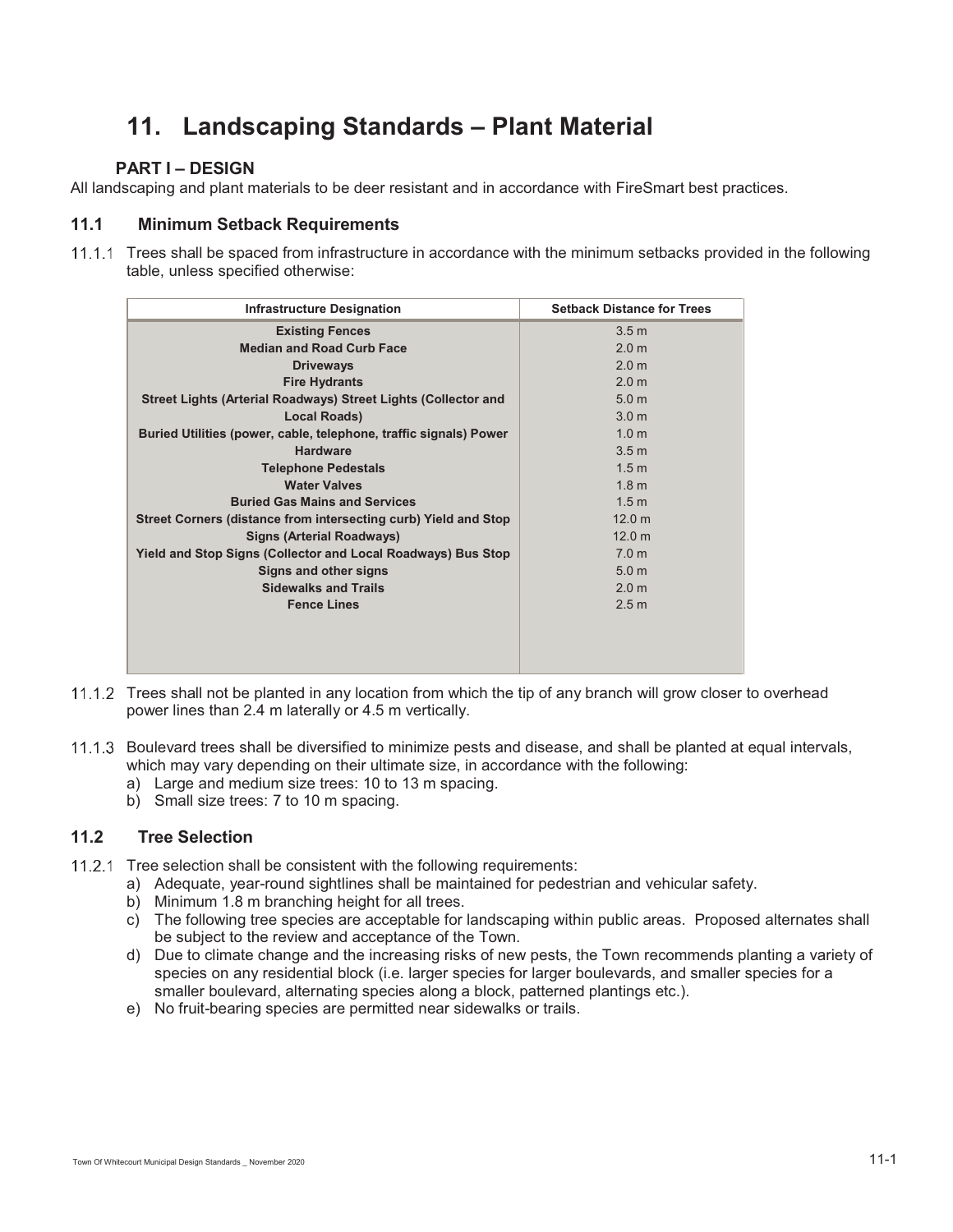\*Fruit or nut bearing trees are not permitted near sidewalks or trails. These trees should be planted in beds to reduce maintenance. Alternate trees in Boulevard)

\*\* Prone to disease (Cotton Psyllid, Bronze Leaf, Black Knot)

11.2.2 Refer to the following chart for recommended coniferous trees:

| <b>Botanical Name</b><br><b>Common Name</b> |                                                   | Min. Height at Planting | <b>Mature height</b> |
|---------------------------------------------|---------------------------------------------------|-------------------------|----------------------|
| Abies sp. Picea spp.                        | Fir                                               | $2.4 \text{ m}$         | $8 - 10$ m           |
| Pinus sp. Larix sp.                         | Engleman, Norway, White, Baby Blue and Colorado   | 2.4 m                   | 15 <sub>m</sub>      |
|                                             | Spruce                                            | 2.4 <sub>m</sub>        | 15 <sub>m</sub>      |
|                                             | Swiss Stone Scot, White, Lodgpole, Ponderosa Pine | $2.4 \text{ m}$         | $3 - 10$ m           |
|                                             | Siberian Larch, Tamarack                          |                         |                      |

#### 11.2.3 Refer to the following chart for recommended deciduous shrubs:

| <b>Botanical Name</b>                   | <b>Common Name</b>                   | Min. Height at Planting | Mature ht./spr.         |
|-----------------------------------------|--------------------------------------|-------------------------|-------------------------|
| Berberis spp. Caragana spp.<br>Barberry |                                      | 400 mm                  | $0.6 - 6$ m/0.6-6 m     |
| Cornus spp.                             | Caragana                             | 400 mm                  | $0.6 - 6$ m/0.6-9 m     |
| Euonymus spp.                           | Dogwood                              | 400 mm                  | $0.4 - 3$ m/1.2-3 m     |
|                                         | Winged and Dwarf Narrow-leaved       | 400 mm                  | $0.6 - 1.5/0.6 - 1.5$ m |
| Hippophae spp. Hydreangea               | <b>Burningbush</b>                   |                         |                         |
| spp. Loniceria spp.                     | Sea Buckthorn                        | 400 mm                  | Up to $4m$              |
| Philadelphus spp.                       | Hydrangea                            | $400 \text{ mm}$        | $0.6 - 2.4$ m/0.6-2.4 m |
| Physocarpus sp. Potentilla              | Honeysuckle                          | $400 \text{ mm}$        | $0.6 - 3.7$ m/1-3 m     |
| Sp.                                     | Mock Orange                          | 400 mm                  | $0.6 - 1.5$ m/0.3-1.5 m |
| Ribes spp.                              | <b>Ninebark</b>                      | 400 mm                  | $0.4 - 3$ m/0.6-3 m     |
| Rosa spp.                               | Potentilla                           | 400 mm                  | $0.6 - 1$ m/1 m         |
| Sambucus spp.                           | Currant                              | 400 mm                  | $1.2 - 2.1$ m/1.2-2.1 m |
| Spirea spp.                             | Rose                                 | 400 mm                  | $0.6 - 3$ m/0.6-1.8 m   |
| Syringea spp.                           | Elder                                | 400 mm                  | $0.9 - 7.6$ m/0.9-5.5 m |
| Corylus cornata                         | Spirea                               | 400 mm                  | $0.4 - 1$ m/0.6-2.4 m   |
| Viburnum spp.                           | Lilac                                | 400 mm                  | $0.9 - 3$ m/1.5-5 m     |
|                                         | <b>Beaked Hazelnut</b>               | 400 mm                  | $0.4 - 3$ m/1.2-3 m     |
|                                         | Cranberry                            | 400 mm                  | $0.6 - 3$ m/1-3 m       |
| Salix Spp.                              | <b>Blue Fox, Dwarf Arctic Willow</b> | 400 mm                  | $0.6 - 1.5$ m           |
|                                         |                                      |                         |                         |
|                                         |                                      |                         |                         |
|                                         |                                      |                         |                         |
|                                         |                                      |                         |                         |

11.2.4 Refer to the following chart for recommended coniferous shrubs:

| <b>Botanical Name</b>       | <b>Common Name</b>                                      | Min. Spread at<br><b>Planting</b> | <b>Mature size</b> |
|-----------------------------|---------------------------------------------------------|-----------------------------------|--------------------|
| Juniperus spp. Juniperus    | Common, Horizontal, Pfitzer, Bar Harbor, Savin Juniper  | 300 mm                            | $0.3 - 1$ m        |
| scopulorum Picea abies var. | Rocky Mountain Juniper Compact, Gregoryana, Nest Spruce | 300 mm                            | Up to $5m$         |
| Picea pungens var. Pinus    | Globe.                                                  | 300 mm                            | $1.5m$ Up          |
| sylvestris var. Pinus mugo  | Hoopsii, Koster Spruce Sentinal,                        |                                   | to 3 m Up          |
| var.                        | Green Compact Pine Mugo Pine                            | 300 mm                            | to $2m$            |
|                             | var.                                                    | $300 \text{ mm}$                  | $0.6 - 3 m$        |
| Arctostaphylos ura-ursi     | Kinnikinnick                                            | 300 mm                            | Up to $3m$         |
|                             |                                                         |                                   |                    |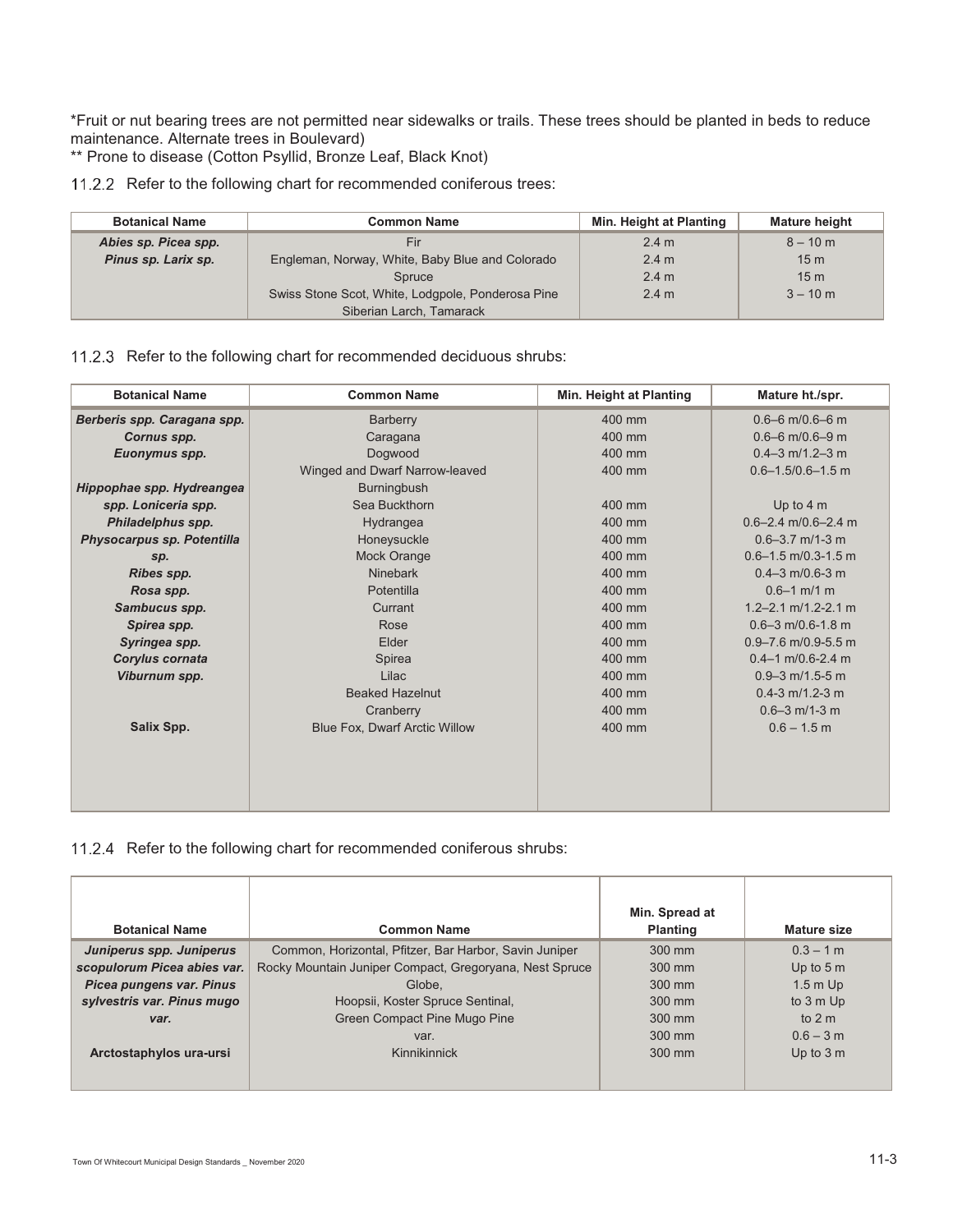# **11.3 Planting Season**

11.3.1 Planting must be done between May 1 and September 15 and during the normal planting season for the type of plant being planted.

#### **PART II – GENERAL**

## **11.4 Scope**

11.4.1 Supplying trees, shrubs, groundcovers and other associated materials; planting, transplanting, plant maintenance and inspection.

## **11.5 Substitutions**

11.5.1 All requests for substitutions of planting materials shall be vetted through the consultant responsible for preparing the contract drawings. Such requests shall be forwarded to the Town for approval prior to installation.

## **11.6 Product Delivery, Storage, and Handling**

- 11.6.1 Plant material shall be handled with care and skill to prevent injury to trunk, branches and roots.
- 11.6.2 All branches shall be carefully tied-in in such a way as to prevent damage, breakage or bruising before transporting and the plants protected during shipment by tarpaulin(s) or other suitable covering to prevent excessive transpiration. All points of contact between plant material and conveyance vehicle shall be padded.
- 11.6.3 When the temperature exceeds 20°C, plants shall not be shipped without authorization from the developer's landscape architect/Town's representative. When temperature exceeds 25 degrees C, planting of plant material is not permitted. If trees are shipped at the above referenced temperature, the Town has the authority to issue a Stop Work Order.
- 11.6.4 Plants shall be transported at a reasonable speed to prevent transpiration.
- 11.6.5 Plants with broken or abraded trunks or branches or with broken or cracked root balls, or which are badly desiccated, or bare root plants that have broken dormancy are subject to rejection.
- 11.6.6 Roots or root balls of all plants shall be adequately protected at all times from the sun and from drying winds and frost.
- 11.6.7 All balled and burlapped plants which cannot be planted immediately upon delivery shall be set on the ground and shall be well protected with soil, wet moss or other acceptable material not longer than 24hours. Bare root plants that cannot be planted immediately shall be planted or heeled-in in trenches, immediately on delivery. All plants shall be kept moist until planting begins.
- 11.6.8 Damaged plants supplied by contractors shall be replaced at no cost to the Town.

#### **11.7 Inspections**

- 11.7.1 The Town will inspect the marked tree locations upon 48 hours' notice and notify the developer of any revisions that may be required, or will approve the proposed tree locations as marked.
- The Developer shall notify the Town prior to the start of a planting project to facilitate inspections during the process. The Developer shall also notify the Town when the planting project is completed. The Town's representative will conduct an inspection of the planted trees, upon 48 hours' notice, and notify the Developer of any deficiencies that may require correction.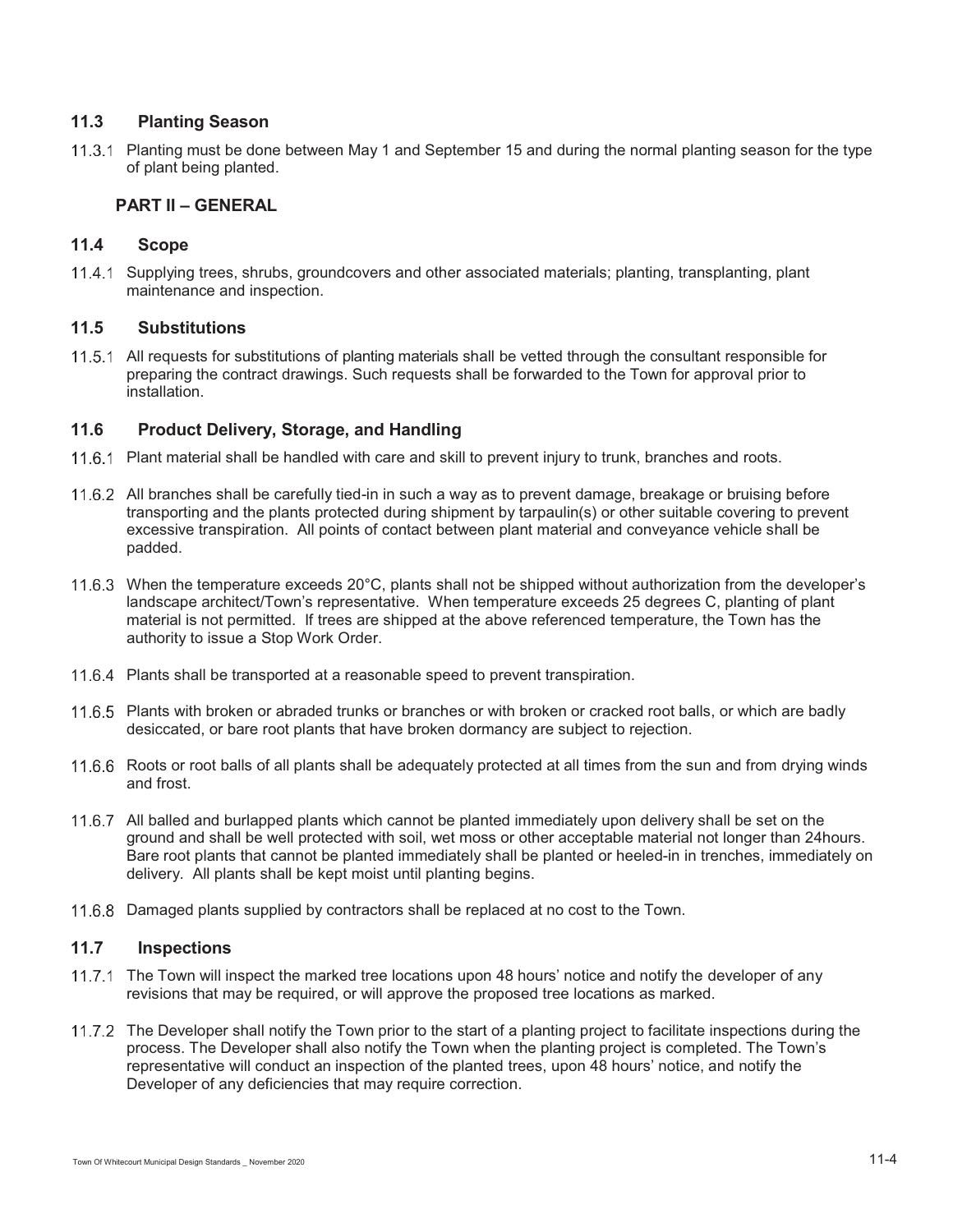# **PART III - PRODUCTS**

## **11.8 Plant Materials**

#### 11.8.1 Trees, Shrubs, Vines, Groundcovers

- a) All plants shall be nursery grown under cultural practices recommended by the Canadian Nursery Trades Association unless specific instructions have been issued by the landscape architect and accepted by the Town, for the collection from native stands, woodlots or other unmaintained areas.
- b) All nursery-grown material shall meet the horticultural standards of and comply with all applicable sections of the latest edition of the *Canadian Standards for Nursery Stock*, by the Canadian Nursery Trades Association. All such material shall have been transplanted and/or root pruned regularly to create a fibrous ball but neither transplanted nor root pruned within the nine (9) months prior to delivery.
- c) Any trees dug from native stands, wood lots, orchards or neglected nurseries and which have not received proper cultural maintenance as advocated by the Canadian Nursery Trades Association, shall be designated as "collected plants". The use of "collected plants" will not be permitted.
- d) All plants shall be typical of their species or variety and shall have a single central leader and balanced branching habit. They shall be structurally sound, healthy and vigorous, well branched and densely foliated when in leaf. They shall be free from disease and insect pests, eggs or larvae, rodent damage, sunscald, frost cracks and other abrasions or scars to the bark. They shall show vigorous bark on all edges and all parts shall be moist and show live, green cambium tissue when cut.
- e) All plant materials shall have been grown in the climate of Canadian Horticultural Zone 2 or 3 for at least two (2) years. Plant material brought in from other provinces and/or states must be accepted by the Town prior to planting.
- f) Trees purchased from outside Northern Alberta (i.e. south of Red Deer) must be grown for two years prior to planting.
- g) Plant sources and history must be supplied to the Town prior to planting.
- h) Trees shall have one sturdy, reasonably straight, and vertical trunk and a well-balanced crown with a fully developed leader, unless that would be uncharacteristic of the species and with the exception of Malus baccata plus associated hybrids and cultivars (flowering crab-apples) single, central leaders. All trees with weak crotches may be rejected.
- i) All trees shall be free of disease, insect infestation, rodent damage, sunscald, frost cracks, and other abrasions or scars to bark. All trees must be certified pest and disease free. All parts of the tree shall be moist and show live, green cambium tissue when cut. No more than 1/3 of the total height of the tree shall be clear trunk.
- j) Trees with branches which may grow to interfere with vehicular or pedestrian traffic are not acceptable in boulevards where the clear stem shall be not less than 1.8 m.
- k) Shrubs shall have a natural form typical of the species with interfering branches removed and shall have the number of canes as specified in the *Canadian Standards for Nursery Stock*, by the Canadian Nursery Trades Association.
- l) Vines shall have at least three runners, each of 300 mm minimum length.
- m) Ground covers shall have well developed tops of a size proportional to the roots, typical of the species.
- n) Plants that have been sheared to produce an untypical shape or shoot density are not acceptable.
- o) All plant dimensions shall be measured when the branches are in their normal position. 'Height' and 'spread' refer to the main body of the plant and not the dimension from base of root ball to branch tip or from branch top to branch tip. The 'Caliper' of a tree shall be measured 0.9 m to 1.2 m above the soil collar of the tree as it stood in the nursery and refers to the diameter of the tree at breast height (DBH).
- p) All plant material shall conform to the measurements specified in the landscape plan, unless the Town authorizes a substitution. If larger plants are used, the ball of earth shall be increased in proportion to the size of the plant. Refer to Canadian Standards for Nursery Stock (CSLA).

## 11.8.2 Digging of Plants

- a) Dry soil shall be watered two or three days before digging trees or shrubs.
- b) All plants shall be dug and delivered to the site as specified on the Plant List.
- c) Tree spades used for lifting plants shall have sharp blades.
- d) Immediately after digging, the root systems of all plants shall be kept moist to prevent drying out until planted on the site.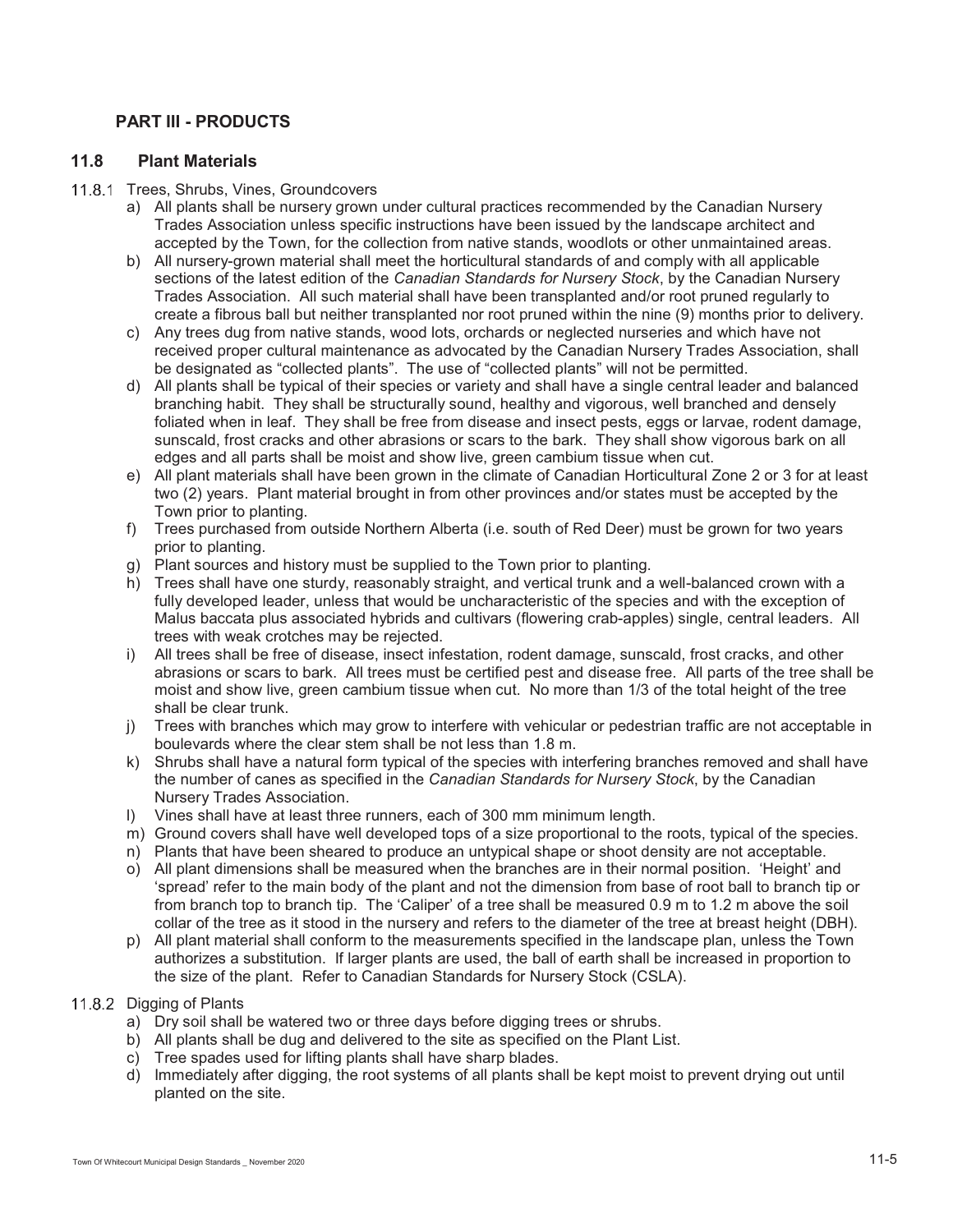- e) Deciduous trees and shrubs in full leaf and dug in late spring or early summer shall be hardened off before replanting by placing in a cool, sheltered area as soon after digging as possible, placed close together, tops kept moist by syringing and balls by sprinkling or wetting down with water. Root balls shall be covered with wood chips, damp straw or canvas and held in this position for 24 to 48 hrs before planting.
- f) All plants specified as 'Balled and Burlapped' (B/B) shall be dug while dormant and moved with solid balls wrapped in burlap.
- g) No plants shall be used when the ball of earth surrounding the roots has been cracked or broken preparatory to or during the process of planting, or when the burlap, staves and ropes, required in connection with their transplanting, have been removed.

#### 11.8.3 Root Ball

- a) The size of root ball for trees must be greater than the minimum size below
- b) Deciduous trees:

| Caliper       | <b>Root Ball Diameter</b> |  |
|---------------|---------------------------|--|
| 60 mm         | 800 mm                    |  |
| <b>75 mm</b>  | 900 mm                    |  |
| <b>100 mm</b> | 1,200 mm                  |  |
| <b>125 mm</b> | 1,500 mm                  |  |
| 150 mm        | 1,800 mm                  |  |
| <b>200 mm</b> | 2,300 mm                  |  |
| 250 mm        | 2,440 mm                  |  |
|               |                           |  |

For this table, the caliper shall be measured 150 mm above the soil collar of the tree. For deciduous trees of caliper exceeding 250 mm, root ball diameter shall be increased 150 mm for every additional 25 mm of caliper.

c) Coniferous trees:

| Height          | <b>Root Ball Diameter</b> |
|-----------------|---------------------------|
| $2.25 - 2.50$ m | $1.200$ mm                |
| $2.50 - 2.75$ m | $1.400$ mm                |

The height shall be measured from the soil collar of the tree. For coniferous trees over 2.75 m in height, root ball diameter shall be increased 150 mm for every 300 mm in height.

## **11.9 Edger**

- 11.9.1 Manicured planting beds shall incorporate a spade cut edge.
- 11.9.2 Weed liner will not be permitted.

## **11.10 Fertilizer**

11.10.1 For the first application, soluble fertilizer shall be delivered mixed as specified for tree and shrub growth in the topsoil backfill report from an acceptable soils laboratory.

# **11.11 Tree Stakes, Ties, and Guys**

- 11.11.1 Tree stakes shall be "T" bars of steel, 40 mm x 40 mm x 5 mm thick and 2.1 m in length. "U"- bar stakes may be used where accepted by the Town.
- 11.11.2 Stakes shall be primed with one brush coat of zinc-rich paint to CGSB1-GP-1816
- 11.11.3 Tree ties shall be 10-gauge galvanized wire inserted into a 200 mm length of 10 mm diameter polyethylene tubing to protect the tree at the support point.
- 11.11.4 Guys shall be double lengths of 9-gauge galvanized wire.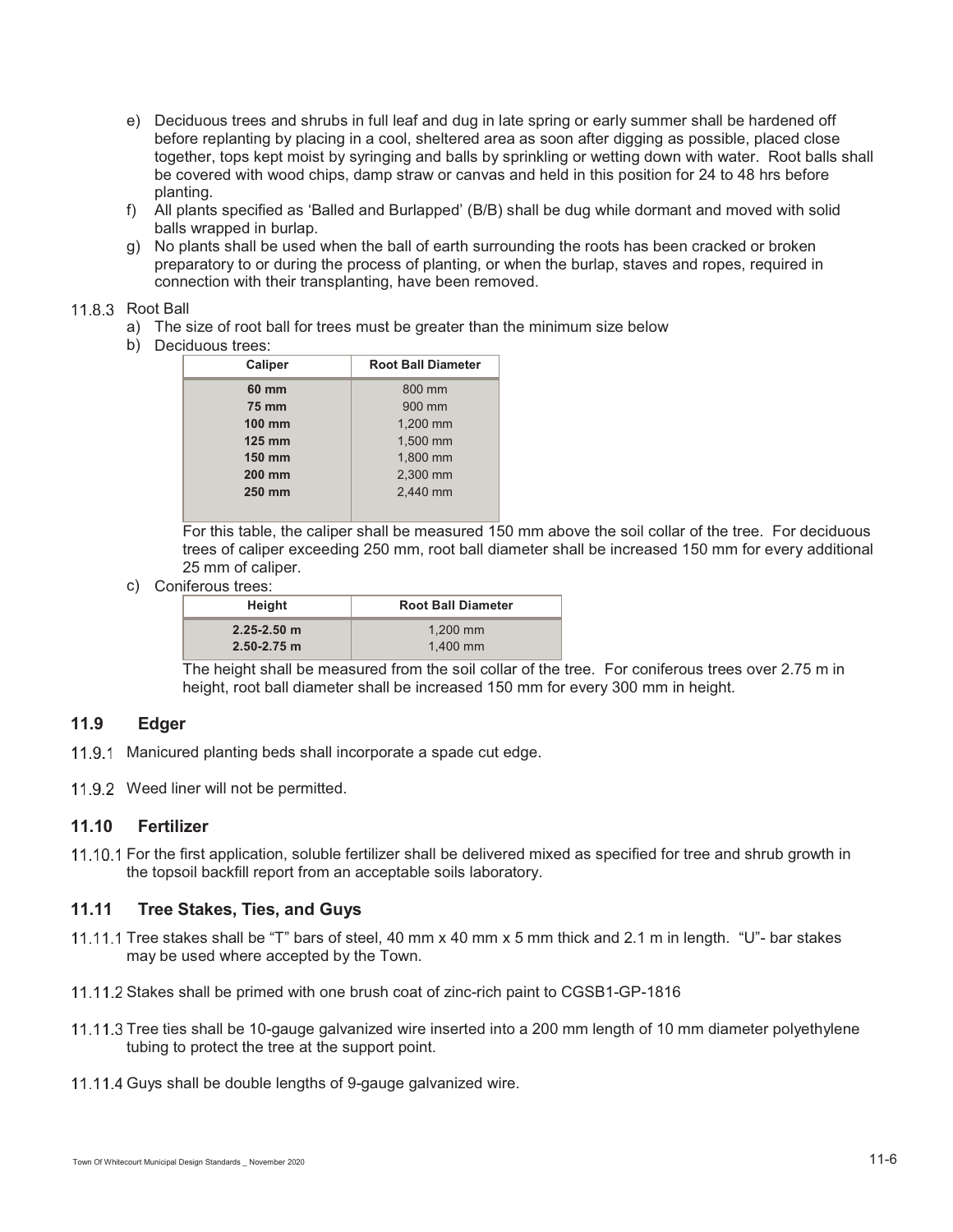## **11.12 Water**

11.12.1 Water shall be clean and free of any substance that may inhibit vigorous growth of the plants.

#### **PART IV - EXECUTION**

## **11.13 Planting Operations – Trees and Bare Root Plants**

- 11.13.1 Tree pits in boulevards shall be dug in such a way that the minimum separation between the edge of the sidewalk and the edge of the excavation is 225 mm. In narrow boulevards pits may be elliptical rather than circular in plan, and dug two to three times wider than the root ball.
- The depth of planting beds and pits shall be adjusted to permit a layer of native soil under balls or roots of all plants to ensure they are firmly bedded. If the sides and bottom of the planting pit are glazed or consist of dry and heavy clay, a hand spade shall be used to scarify the soil to encourage root elongation before planting.
- 11.13.3 Planting pit surfaces, whether sides or base, which are of dry clay or glazed shall be scarified to facilitate root elongation and moisture movement.
- 11.13.4 In poorly drained sites, trees and shrubs shall be planted so the top of the root ball is above grade.
- 11.13.5 All trees shall be planted in the same orientation as they were in the nursery, where possible.
- 11.13.6 Plants shall be set in the center of pits, plumb, straight, and at such a level that after settlement the crown of the plant will be no lower than the surrounding finished grade.
- Topsoil backfill of tree pits shall be carefully tamped around the root ball for the first one third to half of the hole depth to help stabilize the ball. The loose soil shall be worked down into the remainder of the pit with a hand spade while being flooded with water to ensure all air pockets are eliminated and filled with muddy soil.
- 11.13.8 If the sides of the root ball have become crusted through drying-out or digging under wet conditions, the top half of the affected area shall be slit with a sharp spade or shovel to facilitate root extension from the ball surface into the backfill soil.
- 11.13.9 After a burlap wrapped root ball is in the planting pit, half backfilled, the wire basket shall be cut back to expose the top third of the root ball, and basket and burlap shall be removed. The remaining burlap shall be slit along the sides with a sharp knife. No burlap shall be allowed to remain visible after planting to wick moisture away from the soil ball into the atmosphere. Heavy or treated burlap or plastic shall be removed before the tree is planted to prevent formation of a moisture barrier around the ball. When burlap wrapped plant material is being planted in clay soils, all the burlap shall be removed. The wire basket may be removed completely contact Town Public Works for details.
- 11.13.10 After the tree is planted, a circular soil dike, 100 mm in height, shall be constructed just outside the root ball's surface area to prevent run-off during watering.
- 11.13.11 For all trees with trunks exposed to lawn mowing operations, a 100 mm depth of deciduous wood chip mulch shall be placed around the trunk base and extended a further 300 mm radially from the trunk to avoid mower damage, pest disease, and bark rot from occurring.
- 11.13.12 Install 100 mm depth of mulch over the top of the root ball and extended a further 300 mm radially from the tree trunk to discourage winter damage of the bark by rodents and to allow air circulation to the root system.

#### **11.14 Planting Operations – Shrubs**

11.14.1 Shrubs shall be planted in topsoil beds of minimum 650 mm depth.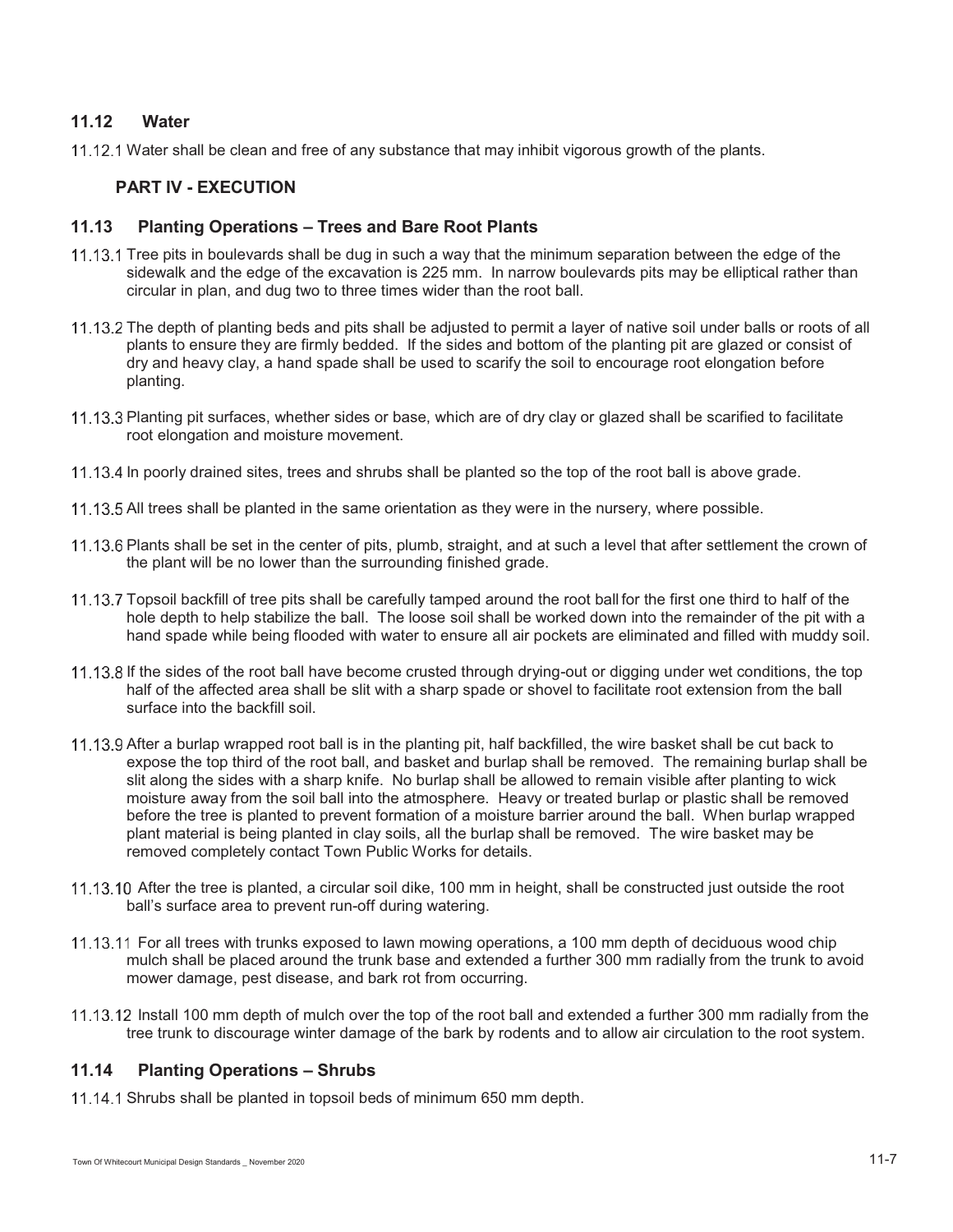- 11.14.2 Planting topsoil shall be firmly tamped in place around root balls of shrubs and bare root plants while ensuring that the plant remains vertical. Particular care shall be taken to ensure that no air pockets remain under or around the roots. Planting topsoil shall be thoroughly watered immediately after tamping.
- 11.14.3 No planting, except ground covers, vines, and herbaceous plant material, shall be placed closer than 400 mm at maturity to the edge of shrub beds, hard surfaces, or building foundations.

## **11.15 Stakes, Ties, and Guys**

- 11.15.1 Trees shall be supported by stakes and ties or by guy wires in accordance with the following schedule:
	- a) Coniferous Trees

| Height        | <b>Staking Method</b>             |
|---------------|-----------------------------------|
| < 1.5 m       | 2 steel stakes and 2 ties         |
| $1.5 - 3.0$ m | 2 steel stakes and 2 ties         |
| $3.0 - 3.5$ m | 3 guy wires and 3 anchors         |
| $3.5 - 4.5$ m | 4 guy wires and 4 anchors         |
| > 4.5 m       | Refer to deciduous trees > 200 mm |
|               |                                   |

- b) Deciduous Trees Bare Root
- i) To 75 mm caliper, use 2 steel stakes and 2 ties.

| c) Deciduous Trees - Balled and Burlapped or Tree Spade |               |                           |
|---------------------------------------------------------|---------------|---------------------------|
|                                                         | Caliper       | <b>Staking Method</b>     |
|                                                         | $< 75$ mm     | 2 steel stakes and 2 ties |
|                                                         | 75-200 mm     | 3 guy wires and 3 anchors |
|                                                         | $\geq 200$ mm | 4 guy wires and 4 anchors |

- 11.15.2 Connection of Ties and Guy Wires to Trees:
	- a) All exposed portions of tree stakes are to be rust free, scaled, primed and painted brown. Tree stakes are to be a minimum of 2.0 linear metres in length, plain T-posts (1.33 lbs/ft) complete with 1 1/2" x 1 3/8" x 84" punched with 7 holes.
	- b) All ties and guy wires shall be looped in a figure-eight at least 3 times around the tree trunk and attached to stakes or anchors in such a way that they can be kept taut to form an open "Figure-8", branches are protected from undue strain, and the tree's bark is protected from damage.
	- c) Where the guy wires encircle the trunk or branches they shall be encased in new, 12 mm diameter, twoply, reinforced, black-rubber hose.
	- d) Turnbuckles shall be factory galvanized and shall have eyes with a length of 150 mm and threaded openings of 10 mm diameter for tightening.
	- e) Fluorescent warning flags shall be attached to guy wires.

#### 11.15.3 Bare Root Tree Staking

- a) The stakes shall be driven vertically a minimum depth of 600 mm into the undisturbed soil of the base of the tree pit before the plant is placed in position.
- b) When two stakes are used they shall be located at northwest and southwest of the tree.
- 11.15.4 Balled and Burlapped Trees and Tree Spade Plants Staking
	- a) The stakes shall be driven vertically a minimum depth of 300 mm into the undisturbed soil and shall be located just outside the root ball or tree plug to avoid any root damage.
	- b) When two stakes are used they shall be located at northeast and southwest of the tree.
- 11.15.5 Tree stakes and guy wire shall be removed following the maintenance period after combined review by Town and Consultant. They shall be removed by the contractor prior to the FAC inspection.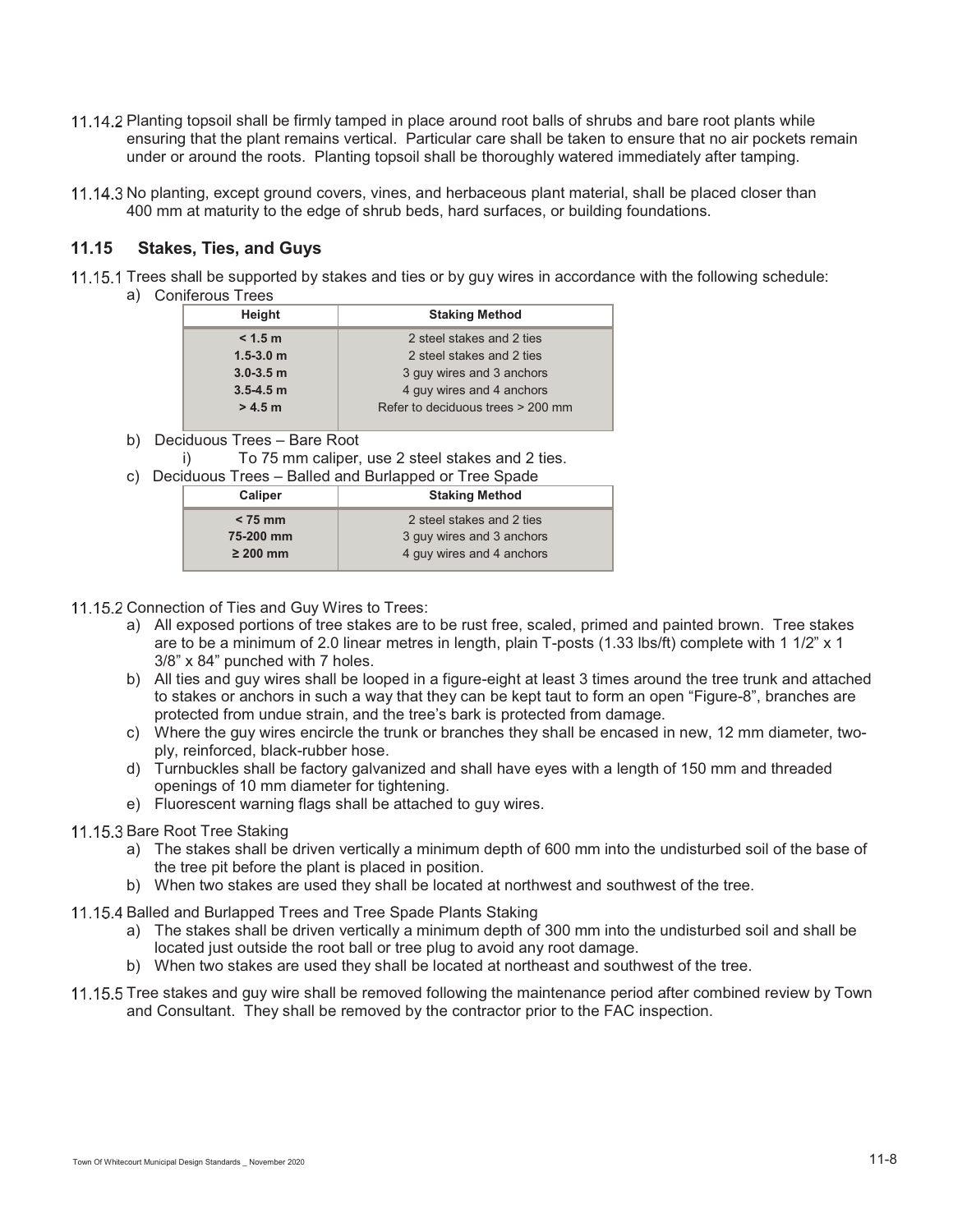# **11.16 Pruning**

- 11.16.1 Immediately following planting, any dead, broken, or interfering branches shall be pruned together with any diseased branches which have not caused the plant's rejection. No plants having disease are to be planted and may be rejected by the Town.
- 11.16.2 The amount of pruning shall be limited to the minimum necessary and exceed no more than 25% of the living foliage in one season.
- 11.16.3 One section of any bad fork or weak crotch which has not caused the plant's rejection shall be removed at transplanting time.
- 11.16.4 The manner of pruning shall preserve the natural character of the plant. This is subject to pruning 25% of crown maximum.
- 11.16.5 Due to the risk of Dutch Elm Disease, elm trees shall only be pruned between the period of October 1 and March 31, when the Elm Bark Beetle is inactive.
- 11.16.6 Pruning tools shall be clean and sharp.
- 11.16.7 All pruning cuts shall be clean and leave no stubs or rough wood and be in accordance to the ANSI Z133.1 Standards. Small cuts shall be close to the branch collar and parallel to the adjoining branch or trunk. On large limbs, flush cuts shall be avoided and cuts made at the collar shall have the lower part slanting slightly away from the trunk to leave a smaller wound.
- 11.16.8 Tree trunks conduct moisture and nutrients from the roots to the crown of the tree. This function takes place in the outer part of the woody stem called the sapwood. If the sapwood is cut, bruised, or scarred in such a way that it may affect the uptake of moisture and nutrients, the tree shall be replaced. If the affected area is small enough not to limit the uptake of moisture and nutrients, the affected area shall be shaped with a sharp, clean knife so as not to retain water, which may cause decay.
- 11.16.9 Bark that is cut, bruised, or scarred shall be cut back to living tissue with a clean edge. The affected area shall be shaped with a sharp knife so as not to retain water.
- 11.16.10 Wound surfaces shall not be treated with wound-dressing products unless otherwise specified or directed by the Town.
- 11.16.11 As a rule, growth is maximized if pruning is done just before the period of rapid growth in the spring. Prune during proper times in accordance with the following guidelines:
	- a. Shade Trees October 15 to April 15
	- b. Birch and Maple June 15 to July 15
	- c. Fruit trees March 15 to April 15
	- d. Evergreens April 15 to May 15
	- e. Elm Trees In according to provincial legislation

#### **11.17 Construction Completion Inspection**

11.17.1 The CCC shall be issued following a satisfactory inspection by the Town's representative, developer's representative and contractor which all plant material has been supplied and installed in accordance with the approved drawings and any approved substitutions and is alive and healthy. The maintenance period of two (2) years begins to run from the date of the satisfactory inspection. All plant material requiring wood chip mulch shall be installed prior the Construction Completion Certification and topped up prior to the Final Acceptance Certification.